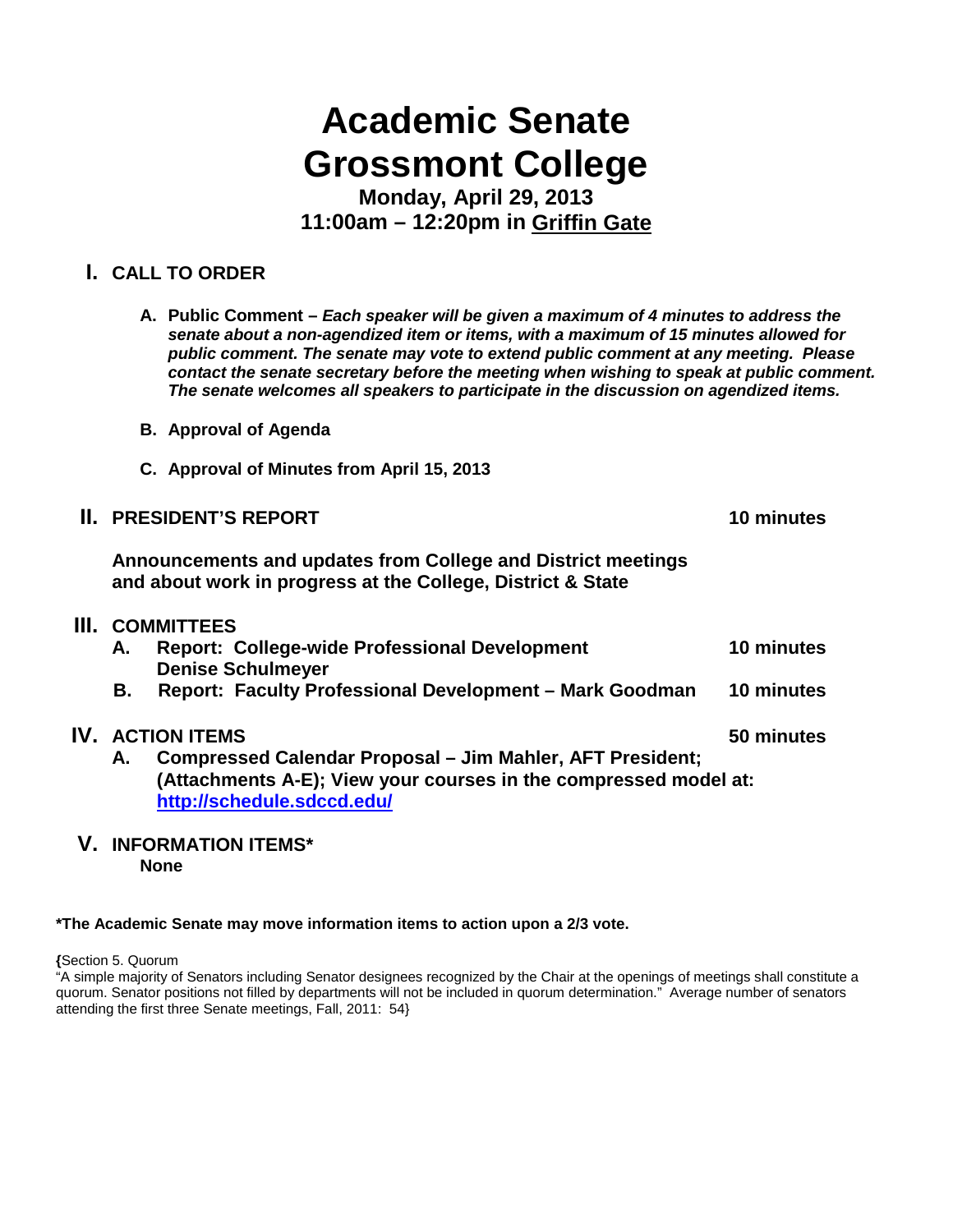# **ATTACHMENT A (ACTION ITEM A 4-29-13)**

GCCCD Calendar Adjustment Proposal

Whereas:

1] The Collective Bargaining Agreement requires 165 teaching days plus 40 hours staff development;

2] Title 5 requires 175 teaching days inclusive of staff development and finals;

3] The current academic calendar is scheduled for 206 days inclusive of staff development and finals;

4] Title 5 requires 48 teaching hours each semester for a 3 hour class;

5] This proposal in NO way lowers the Title 5 hourly requirement [so the same hours we are required to teach per class now will remain in effect, although some class sessions may need to be lengthened by five to ten minutes];

6] Studies show a gain in retention and success when teaching schedules are more compressed;

7] Little teaching and/or learning occurs during Thanksgiving week as many students are absent and/or disengaged;

8] Other community colleges and K-12 schools in the area have no classes scheduled Thanksgiving week creating several issues:

- i) Students from local high schools who expect the time off are disgruntled they must attend GCCCD;
- ii) Students with children in school must scramble for childcare or miss classes;
- iii) Faculty with children in school are forced to seek daycare;
- iv) Adjunct faculty suffer with mismatching schedules among other colleges where they teach;

9] It is more efficient and better for lesson planning to make both the fall and spring semesters as equal as possible;

Be it therefore resolved to adjust the GCCCD Academic Calendar to staff development week plus 15 weeks of instruction plus one week of finals, making the week of Thanksgiving a holiday week and ending the spring semester one week earlier than the current calendar configuration provides for.